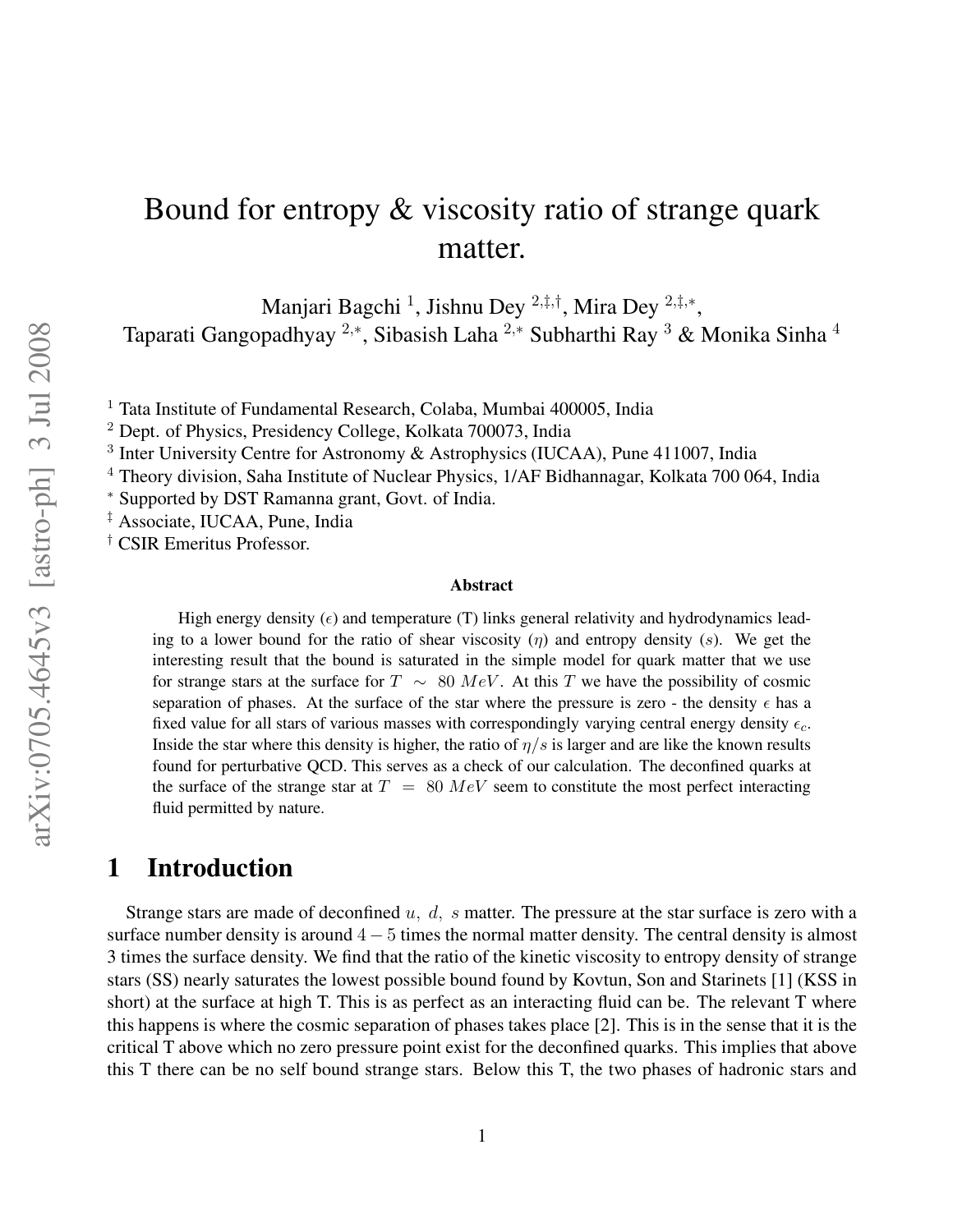quark stars can both exist [3] as the surface tension of the strange stars is high [4]. The temperature estimated by Witten [2] for this was  $T = 100 \; MeV$  which is close to what we get.

Our calculation is surprising to a certain extent, we try to confirm it by moving from the surface to the inside of the strange star. KSS state that somewhat counterintuitively, a near ideal gas has a large viscosity. In agreement with this observation, deep inside the star the condition are more like perturbative (or weak coupling) QCD and we find that  $\eta/s$  is larger than at the surface and comparable to the results of Arnold, Moore and Yaffe [5]. This is a consequence of the crucial density dependence of the quark mass that we have assumed and can be interpreted as a support of our assumption. We must stress however that the value of strong coupling constant  $\alpha_s$  relevant for the KSS bound is large  $~\sim 0.6$ .

We talk of shear viscosity that is relevant for the problem and the bulk viscosity is negligible at least for weak coupling as shown by Arnold, Dogan and Moore [6]. For values of  $\alpha_s \sim 0.3$  the bulk viscosity is thousand times smaller that the shear viscosity. Interestingly they note that at high density where the QCD coupling is small, there are long lived quasiparticles and a kinetic theory treatment should be valid which we find to be valid also at larger  $\alpha_s$ .

Many of the relevant points discussed in the literature are summarized in a recent review by Blaizot [7]. The experimental data from heavy ion collisions (RHIC) do not provide any evidence for ideal gas behavior, rather the produced matter behaves as a fluid with low viscosity, the "perfect fluid".

New techniques have emerged that allows calculations to be done in some strongly coupled gauge theories that differs however in essential aspects from QCD. The answer to the question - is quark -gluon plasma weakly or strongly coupled - does not have a straight forward answer. Indeed in the quark gluon plasma coexist seemingly perturbative features, and non perturbative ones. This is the view which matches with our spirit.

The background for the viscosity bound conjecture of KSS [1] will be briefly touched upon for the sake of completeness :

It is popularly known that black holes are endowed with thermodynamics. In higher dimensional gravity theories there exist solutions called black branes and they are black holes with translationally invariant horizons. For these solutions thermodynamics can be extended to hydrodynamics the theory that describes long-wavelength deviations from thermal equilibrium. Applying the holographic principle a black brane corresponds to a certain finite-temperature quantum field theory in fewer number of space time dimensions, and the hydrodynamic behaviour of black-brane horizon is identical with the hydrodynamic behaviour in a dual theory.

The arguments of KSS for generalization of the viscous bound  $4 \pi \eta/s > 1$  - is more interesting since it only invokes general principles like the Heisenberg uncertainty relation for the typical mean free time of a quasi-particle and the entropy density s. From here to our model is just one short step of identifying the quasi-particles to be the dressed quarks of a mean field description for a large colour effective theory. Further light in this direction comes from the recent work of Fouxon, Betschart and Bekenstein (FBB in short) [8] as we shall discuss later in this paper. For a black hole calculation for the matter inside is of course impossible so FBB concentrate on the generalized second law of thermodynamics that they call GSL. Following them one can state that GSL claims that the sum of entropy of all the black holes and the total ordinary entropy in the black holes' exterior never decreases. Then they go on to consider a simple spherical accretion model and suggests that this Bondi flow satisfies GSL because the accretion velocity approaches the speed of light.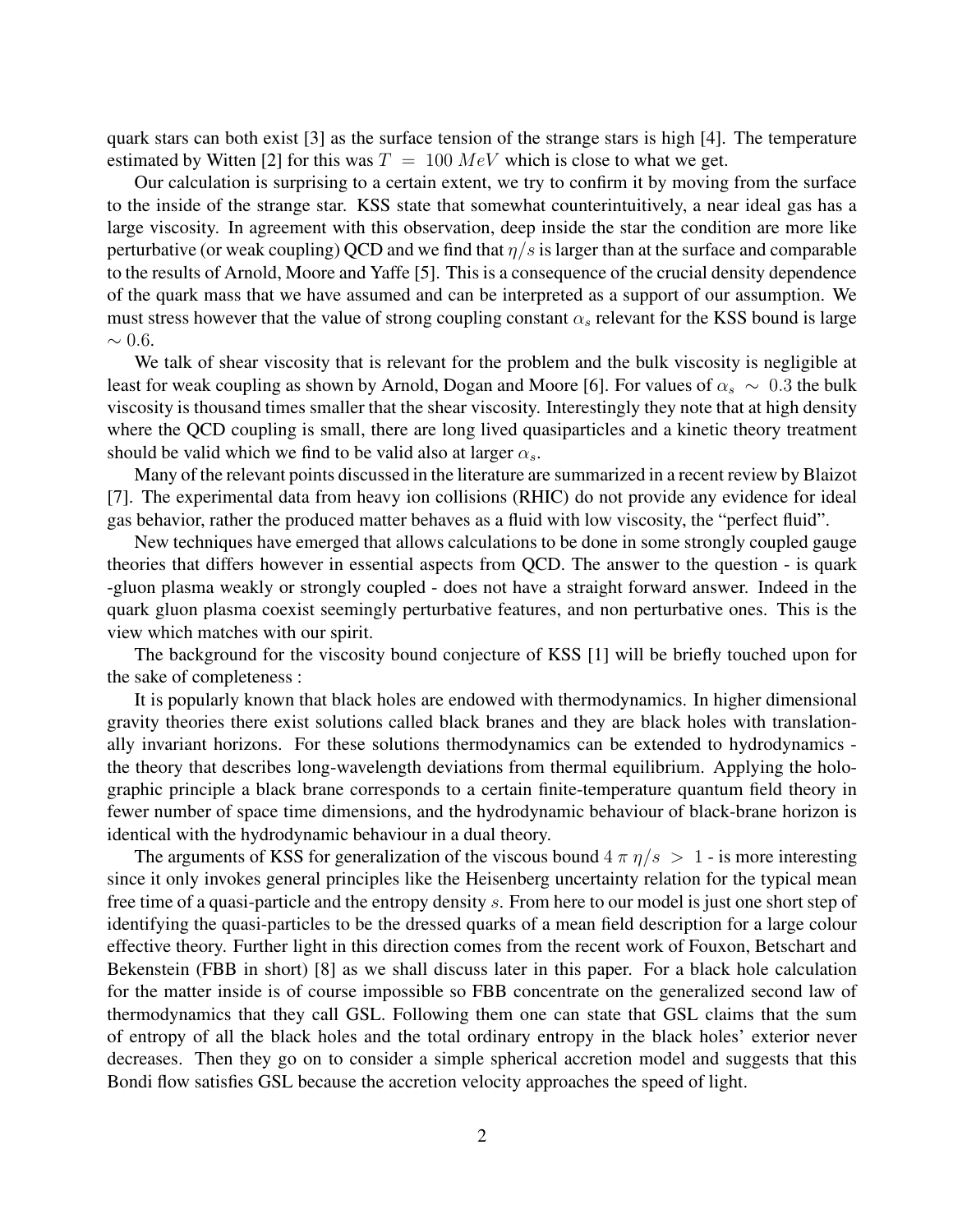Our model is presented in the next section emphasizing the possible astrophysical observational checks that have already been discussed extensively in the literature. In section 3, we describe the calculation of the viscosity known to all. In section 4, the considerations enumerated by FBB are shown to be satisfied in our model and we present a summary and conclusion in the last section.

#### **2 Strange stars at finite T**

The density dependent quark mass is given in our model as :

$$
M_i = m_i + M_Q \ sech\left(\frac{n_B}{N n_0}\right), \quad i = u, d, s. \tag{1}
$$

where  $n_B = (n_u + n_d + n_s)/3$  is the baryon number density,  $n_0 = 0.17$   $fm^{-3}$  is the normal nuclear matter density, and N is a parameter taken to be 3 in the set F of [3] which we have chosen here. The results for A-E are not too different as can be seen from Table 1 of [3]. For set F the maximum mass possible for SS is 1.436 $M_{\odot}$  and the corresponding radius is 6.974 km. At high  $n_B$  the quark mass  $M_i$  falls from a large value  $M_Q$  to its current one  $m_i$  which we take to be  $m_u = 4$  MeV,  $m_d =$ 7 MeV,  $m_s = 150 \; MeV$  [9].  $M_Q$  is taken as 345 MeV in set F of [3]. Possible variations of chiral symmetry restoration at high density (CSR) can be incorporated in the model through  $N$ .

We use a modified Richardson potential with different scales for confinement (  $\sim 350 \;MeV$ ) and asymptotic freedom (100  $MeV$ ) which has been tested by fitting the octet and decuplet masses and magnetic moments [10, 11] and the temperature dependence of the gluon mass is taken from Alexanian and Nair [12].

The finite  $T$  calculation involves a  $T$ -dependent gluon screening and thermal single particle Fermi functions with interactions that involve all pairs of quarks. Along with the painstaking constraints of  $\beta$  - equilibrium and charge neutrality in these calculations - it is found that zero pressure occurs at a density  $\sim$  4 to 5 times the normal nuclear density  $n_0$  till  $T = 80$  MeV. This is a relativistic mean field calculation with a screened Richardson potential for two quarks, where only the Fock term contributes. The calculation is self consistent. Strange quark matter is self bound by strong interaction itself. The energy density and pressure of this matter lead to strange quark star through the TOV equation with mass and radius depending on the central density of the star.

The model has been applied to discussions on compactness of stars [9, 13, 14], quasi-periodic oscillations in X-ray power spectrum [15], the existence of minimum magnetic field for all observed pulsars [16], absorption and emission bands along with high redshift [17], superbursts [18] and high value of surface tension useful to stabilize the strange stars [4].

# **3 Calculations**

We use the classical expression for evaluating the shear viscosity coefficient  $\eta$  as:

$$
\eta = \frac{1}{3} m v n \lambda \tag{2}
$$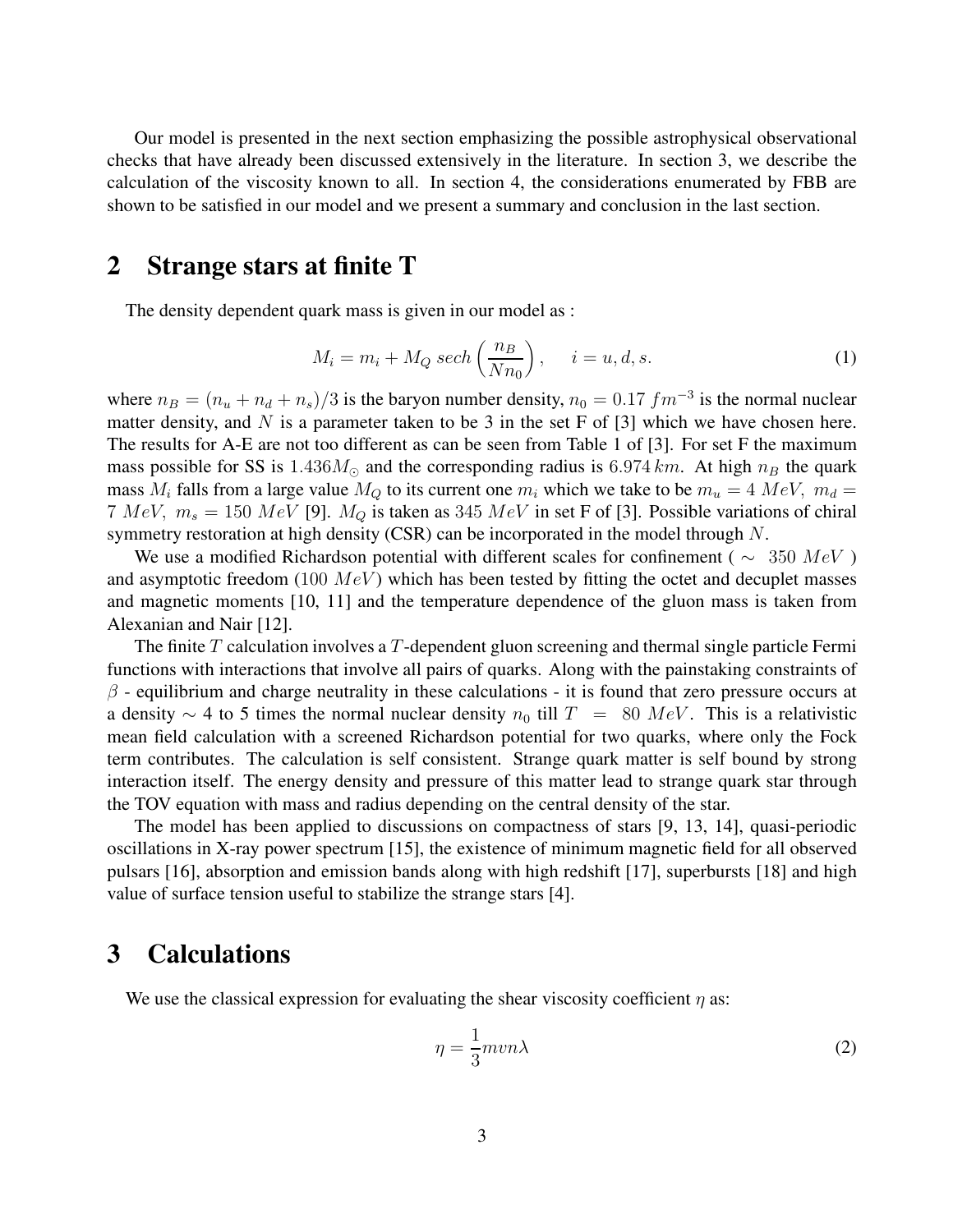where the mean free path  $\lambda$  is given in terms of the interaction diameter of quark  $d_q$  and the appropriate number density n

$$
\lambda = \frac{1}{(4/3)nd_q^2}.\tag{3}
$$

We need to specify the average momentum  $P$  which we take from the Fermi distribution

$$
\langle P \rangle = mv = \frac{\int_0^\infty k^3 f(k, U_i) dk}{\int_0^\infty k^2 f(k, U_i) dk}, \quad i = u, d, s \tag{4}
$$

$$
f(k, U_i) = \frac{1}{1 + exp[(U_i - \mu_i)/T]}.
$$
\n(5)



Figure 1:  $4\pi$  times shear viscosity  $\eta$  divided by the entropy density for various number density is plotted. According to the KSS bound [1] this should be one for what is called the most perfect fluid, perhaps encountered in RHIC [19]. We see that the bound is nearly saturated at  $n_B/n_0 \sim 5$  which is the surface of the star at  $T = 80$  MeV.

Heiselberg and Pethick(1993) suggested that the quark scattering cross section  $\pi r^2$  can be compared to proton-proton scattering using the quark counting rule  $\sigma_{pp} = 3 \sigma_{qq} = 3\pi r_n^2$  [20] where  $r_n$  is the interaction radius. In matter this is calculated by assuming that the relevant particles (in this case the quarks) occupy an effective volume  $\frac{4}{3}\pi r_n^3$ .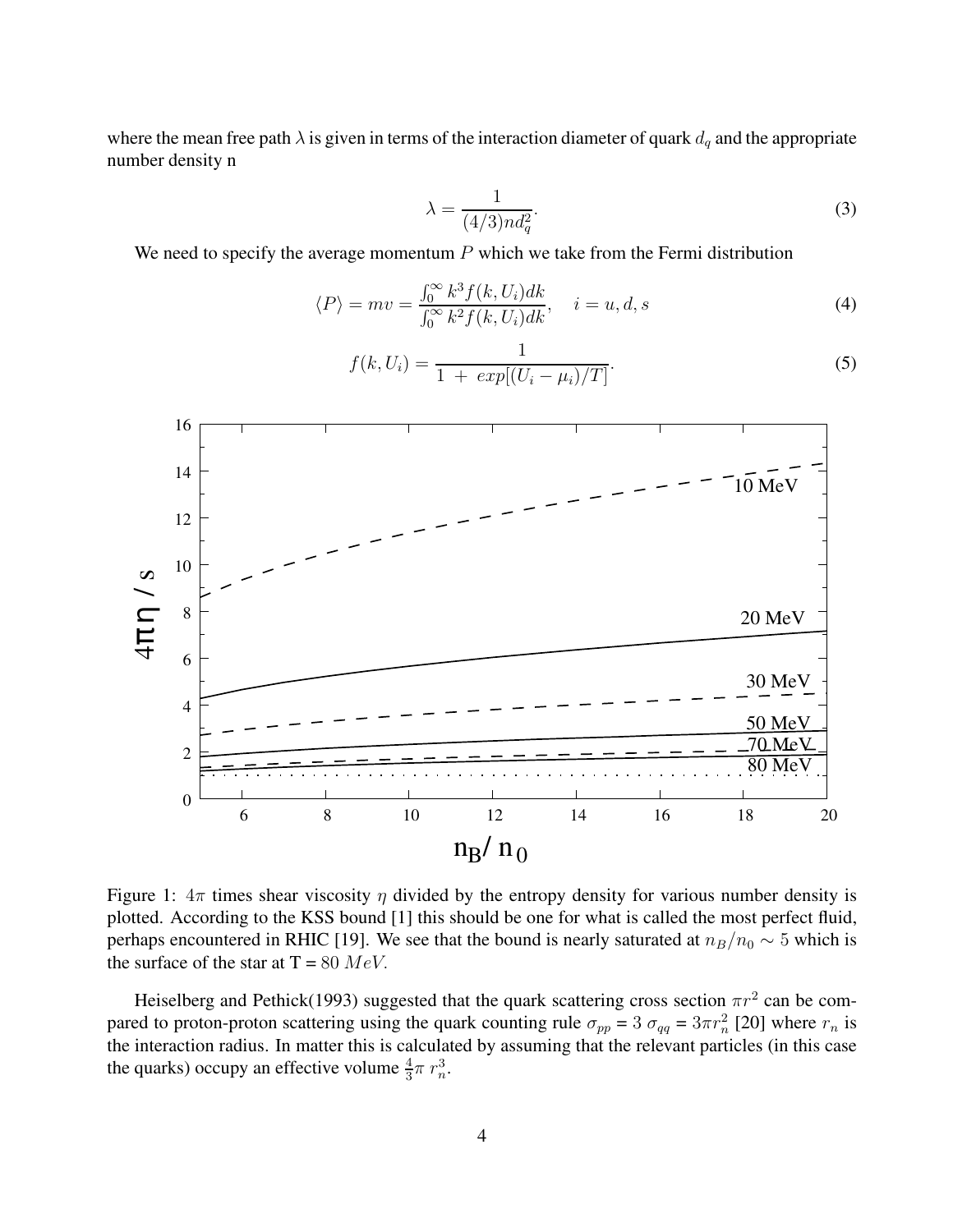We calculate the diameter of the quarks  $d_q$  by assuming that they are packed tightly on the surface of the star. This is justified since the gravitation is strong and it will try to minimize the surface. The quarks, assumed to be spheres, have radius  $r_q = d_q/2$  and their projected area on the surface of the star  $(4\pi R^2)$  will be  $\pi r_n^2$  giving the number to be :

$$
N_q = 4R^2/r_n^2.\tag{6}
$$

The volume of the tightly packed layer is  $V = 4\pi R^2 \times d_n$  and the number is  $V \times n$  where the n is the self consistent number density corresponding to the definition of the zero pressure surface of our model. This number, equated to  $N_q$  given above, leads to :

$$
d_n = \left[\frac{4}{\pi n}\right]^{1/3},\tag{7}
$$

The number density for the strange star in our model changes from the surface where it is between four and five times the normal nuclear matter density  $n_0$  to about 15 times  $n_0$  in the centre of the star for  $T = 0$ . For finite T the numbers increase somewhat due to the Fermi distribution.

We see in Fig.(1) that the  $4\pi\eta/s \sim 1$  for the highest T where strange stars are self bound for the star surface which has the lowest value of the number density. At higher densities the ratio is much larger as is the case for perturbative QCD.

The variation of  $\eta/s$  with the coupling is counter-intuitive as emphasized by KSS. We wanted to check that the ratio in fact increases with decreasing coupling. To do this we needed the relevant  $\alpha_s$ at each density.

We have extracted the strong coupling constant  $\alpha_s$  from the density dependence of the mass given in eq.(1) as in [21, 22]. This is due to the simplified Schwinger-Dyson formalism of Bailin, Cleymans and Scadron using the Dolan-Jackiw Real Time propagator for the quark. We re-do the calculation here for the  $M_d$  and the  $n = 3$  appropriate for our latest parameter set but essentially there is no fundamental change in  $\alpha_s$ , the variation being from  $\sim 0.6$  at low density to about 0.2 at the highest.

$$
\alpha_s(r,n) = \frac{m_{dyn} - M_d(r,n)\pi}{2 \; m_{dyn} \; \ln[\frac{\mu(r,n) + (\mu(r,n)^2 - M_d(r,n)^2)^{.5}}{M_d(r,n)}]}. \tag{8}
$$

The variation of  $4\pi\eta/s$  with  $\alpha_s$  has been shown in fig. 2. The interesting point here is that the value of  $4\pi\eta/s$  is larger than one by factors ranging from 2 to 14 for various T at  $\alpha_s \sim 0.2$  so that it is clear that transport of quarks is the main factor for the largeness of this factor and the smallness of the interaction does not matter.

In a recent paper Lacey has given a very lucid and colourful representation of viscosity bound for different fluids (see fig. 3 of [19]) which we summarize here. As the  $(T - T_c)/T_c$  varies from -0.5 to 0,  $\eta/s$  in (a) meson gas goes from 1.2 to 0.4, (b) water goes from 3.8 to 2.2 (c) liquid nitrogen from 3.4 to 0.8 and (d) liquid helium from 3.4 to 0.8. The matter in the strange star seems to be the first so called perfect interacting liquid where bound reaches the fraction  $\sim (4\pi)^{-1}$  and thus it may be the same fluid which Lacey marks as RHIC.

We would like to mention another recent paper dealing with boost-invariant viscous hydrodynamics [23] for although this deals with a theory which does not have a direct counterpart which works for QCD it may still be useful for studying features of the plasma that is strongly coupled and deconfined.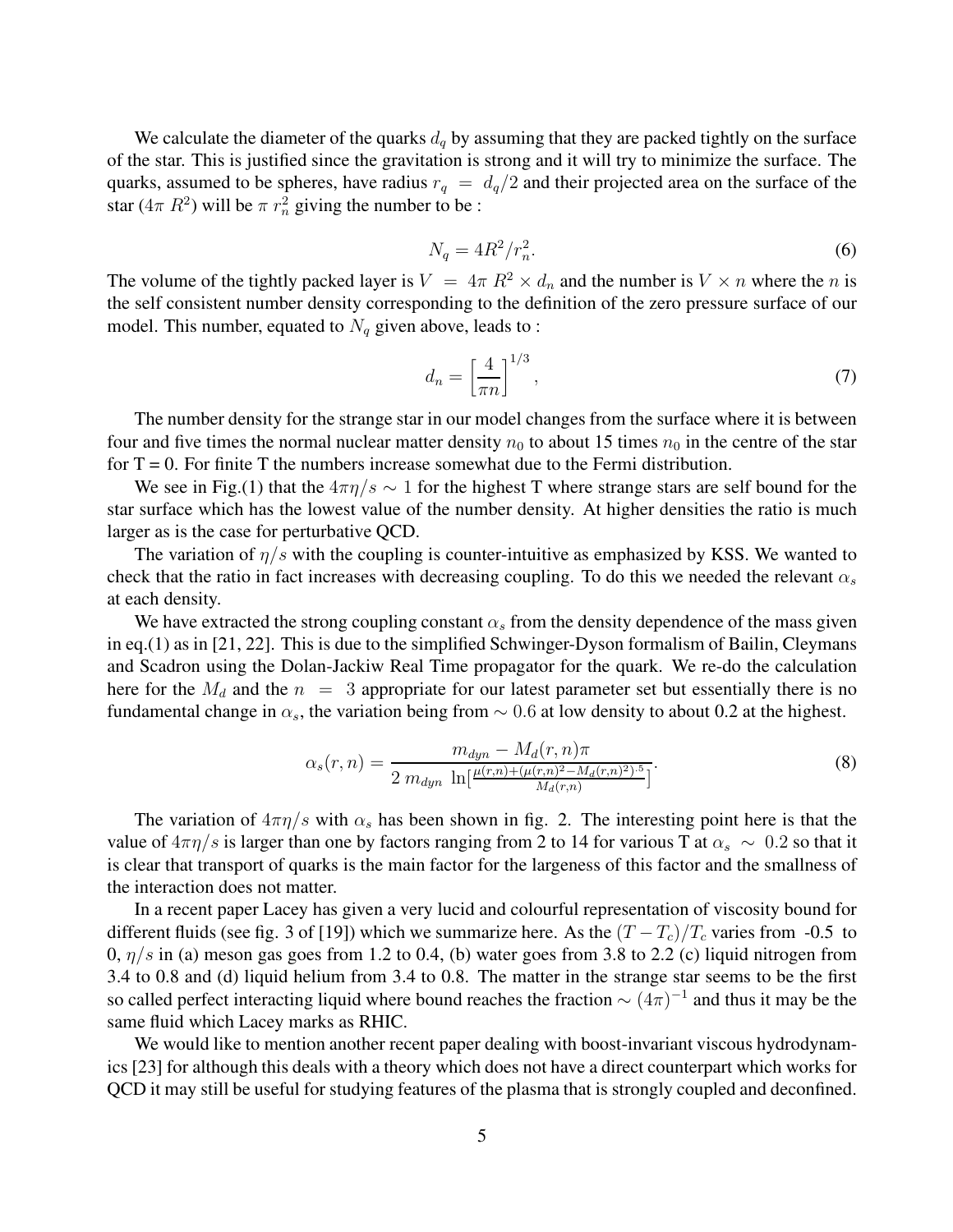

Figure 2: We also find that  $\eta$  is a decreasing function of coupling strength as discussed for example by Stephanov [25]. We should stress that the value of  $\alpha_s$  relevant for this paper is large, about 0.65.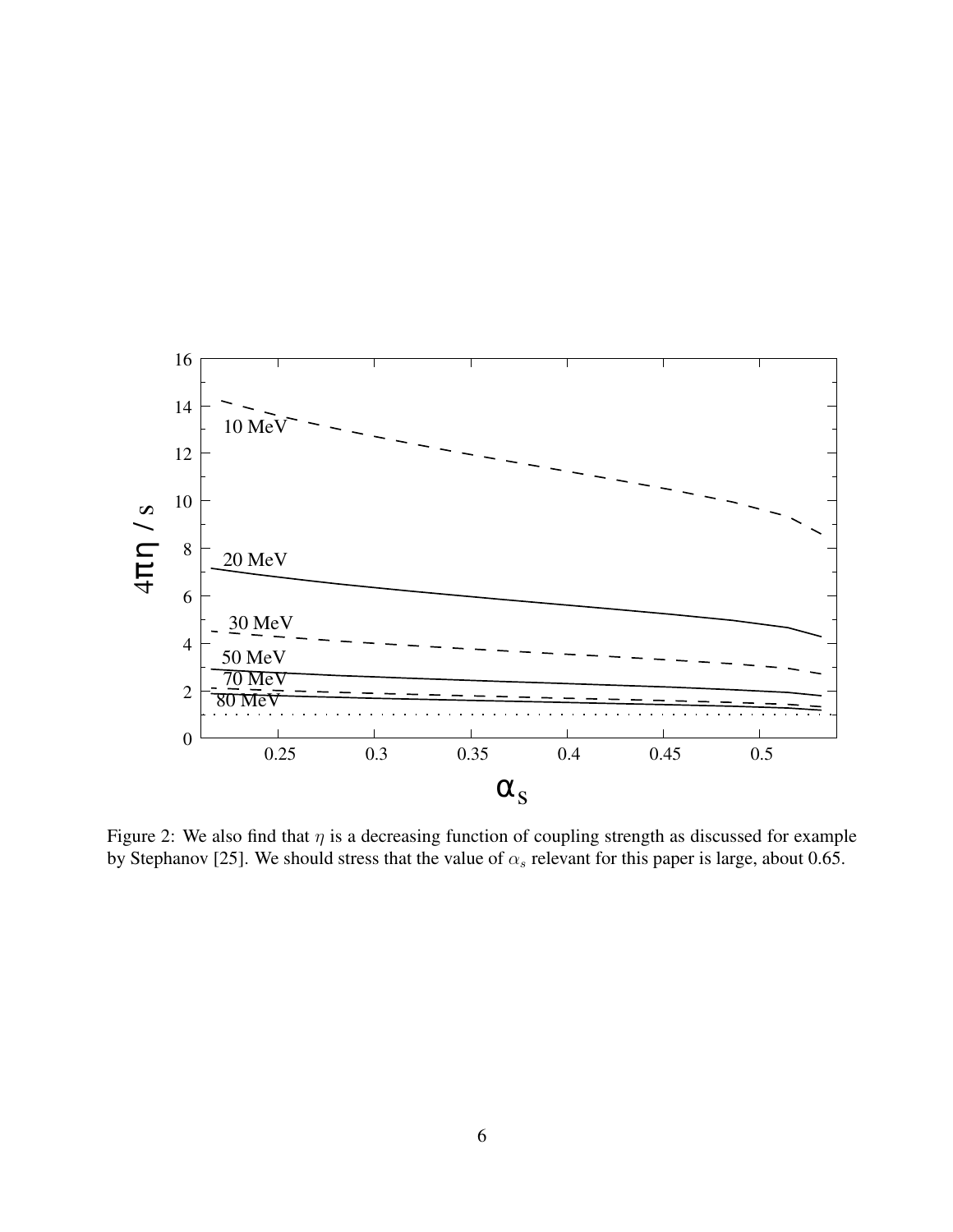## **4 Bekenstein bound & its connection to that of KSS.**

In a recent paper FBB [8] has suggested that the KSS bound is related to the Bekenstein bound [24]

$$
S/E < 2\pi R \tag{9}
$$

where  $R$  is the radius of the smallest sphere circumscribing a system whose entropy is  $S$  and energy is  $E$  and then they reduce it to what they call the UBE, the universal bound for entropy :

$$
s/\epsilon < 2\pi\lambda \tag{10}
$$

where s,  $\epsilon$  are the entropy and energy densities respectively and  $\lambda$  is the mean free path. In Table(1) we present these quantities and it is clear that the inequality is satisfied T increases from 1 to 80  $MeV$ , at the surface where quark number density varies from 2.04  $fm^{-3}$  to 3.22  $fm^{-3}$ . At T = 90  $MeV$ , which is the last entry, the eqn. (10) is just about violated and coincidentally a zero pressure point is no longer there in our equation of state.

The use of Bekenstein bound for RHIC is not new. The entropy bound has been invoked to set limits for T at which hadrons can survive as a confined system. For example, the pion may form at lower T than the  $\rho$  meson [26] and that the pion cannot exist at 90  $MeV$  if its mass is 138  $MeV$  and and its radius is 0.445  $fm$  (see Table 2 of [26]). It is satisfying to see that the same temperature is invoked in strange quark matter with the updated Bekenstein bound Table (1).

Table 1: Comparing entropy-energy ratio with momentum at different temperature T. It may be noted that the Bekenstein bound as updated by FBB, namely  $s/\epsilon \leq 2\pi\lambda$  is exactly satisfied as an equality between T = 80 and 90 (in  $MeV$ ). Number density is n,  $d_q$  is the average interaction diameter of the quarks at the star surface, P is the average momentum and  $\eta$  is the kinetic viscosity.

|    | $n(fm^{-3})$ | $\epsilon (fm^{-4})$ | $s(fm^{-3})$ | $d_q(fm)$ | $\eta(fm^{-3})$ | $P(fm^{-1})$ | $2\pi\lambda$ | $S/\epsilon$ | $\eta/\epsilon\lambda$ |
|----|--------------|----------------------|--------------|-----------|-----------------|--------------|---------------|--------------|------------------------|
|    | 2.04         | 3.202                | .05615       | .85459    | .45972          | 4.2192       | 1.0068        | .01754       | .89599                 |
| 10 | 2.0549       | 3.3528               | .57913       | .85251    | .46544          | 4.2509       | 1.0043        | .17273       | .86845                 |
| 20 | 2.1023       | 3.5843               | 1.1927       | .84606    | .48454          | 4.3585       | .99674        | .33276       | .85215                 |
| 30 | 2.1846       | 3.9036               | 1.8386       | .83530    | .51768          | 4.5390       | .98407        | .47101       | .84672                 |
| 40 | 2.3019       | 4.3221               | 2.5221       | .82087    | .56420          | 4.7774       | .96706        | .58351       | .84812                 |
| 50 | 2.451        | 4.8384               | 3.2535       | .80387    | .62202          | 5.0511       | .94704        | .67242       | .85292                 |
| 60 | 2.6255       | 5.438                | 4.0445       | .78566    | .68798          | 5.3365       | .92558        | .74375       | .85882                 |
| 70 | 2.8174       | 6.0988               | 4.9062       | .76739    | .75872          | 5.6147       | .90406        | .80446       | .86459                 |
| 80 | 3.0193       | 6.7975               | 5.8484       | .74989    | .83129          | 5.8743       | .88344        | .86037       | .86976                 |
| 90 | 3.2249       | 7.5131               | 6.8796       | .73360    | .90340          | 6.1096       | .86425        | .91568       | .87417                 |

One can proceed to find more interesting results. According eqn. (34) of FBB,  $\eta \sim \epsilon \lambda a$  where a is the speed of sound. Thus the last column of Table (1) shows that the velocity of sound is close to the velocity of light. This is consistent with the findings of Sinha  $et$  al [27] where a is calculated from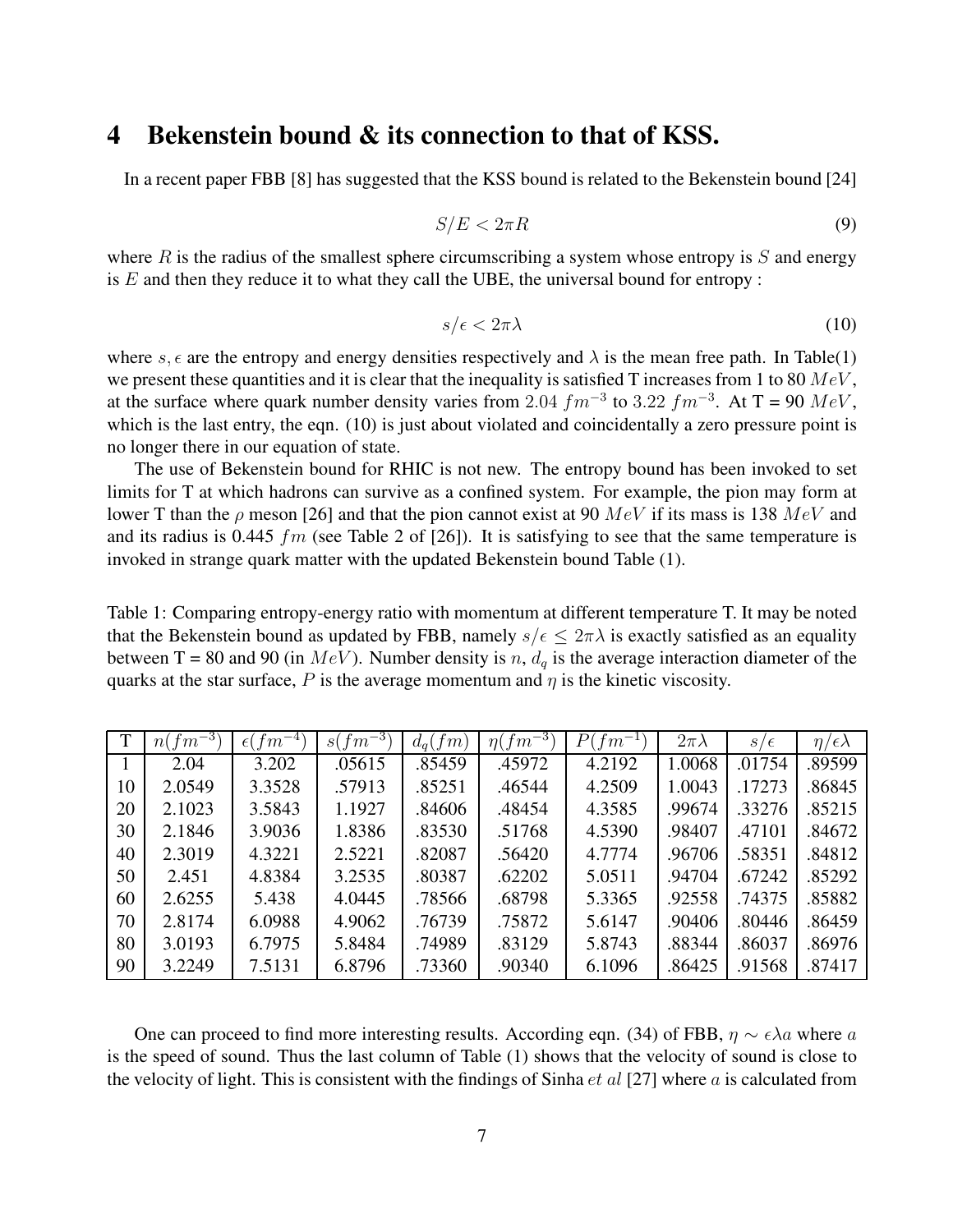first principles by evaluating the incompressibility. As stated in our introduction luminal velocity of Bondi accretion flow  $U_{ac} \sim 1$  was invoked by FBB and this is reminiscent of that.

At  $T = 80$  MeV we have

$$
s = 4\pi \eta = (4\pi/3)P n\lambda < 2\pi\epsilon\lambda \tag{11}
$$

which yields the inequality for the average momentum  $P < 1.5\epsilon/n$  where P is the average momentum and  $\epsilon/n$  is the energy per particle. This can be directly compared with KSS who state that the energy of a quasiparticle and its mean free time  $\tau_{mft}$  cannot be smaller that  $\hbar$  and hence  $\eta/s \geq \hbar/k_B$ . Recalling that we work with units  $k_B = \hbar = c = 1$  and that the quarks have velocities comparable with the velocity of light c one can see that both relations are consistent with the uncertainty relation. Thus it can be asserted that the generalized second law of thermodynamics and the uncertainty relation have some consistency checks if one uses the Bekenstein bound UBE and the KSS bound.

### **5 Discussion**

We are grateful to the anonymous referee for raising an important question that what happens at a temperature higher than  $\sim$  100 MeV or a density much lower than 4-5 times the normal matter density ? The deconfined strange quark matter does not exist below the critical density of 4-5 times the normal matter density above a temperature of 80 MeV in our mean field model. In Witten's original scenario [2] for cosmic separation of phases - a QCD and a hadron phase started around 100 MeV. A different phase was implied above this temperature which was not specified. One could imagine this could be a pre-QCD phase or it could be hadrons overlapping with quarks percolating through. We propose that the hydrodynamics of such a phase will satisfy the KSS bound along the boundary of the density-temperature curve on which our point is a low temperature high density point whereas in RHIC a lower density and a higher temperature of 200 MeV may be obtained and will show the KSS bound. It is our conjecture that the KSS bound is always valid on this curve. To us this seems to be a likely scenario in view of the many model calculations done by many groups recently [28, 29].

#### **6 Summary and Conclusions**

 $\eta$  increases with increasing energy density *i.e.* decreasing  $\alpha_s$  for the matter that composes a self bound strange star. The transport here is radial hence  $\eta$  is the shear viscosity. At the surface of the star the pressure is zero and the number density is the same for stars of all masses. The quark matter at the surface saturates the bound given by [1] for  $T = 80 \text{ MeV}$  - the highest T where we get zero pressure.

Our model leads to such an interesting result, connecting zero pressure with the viscosity bound on the one hand and RHIC on the other hand. The updated Bekenstein bound is exactly satisfied as an equality at high density between  $T = 80$  and 90  $MeV$  where Witten's cosmic separation of phases is possible.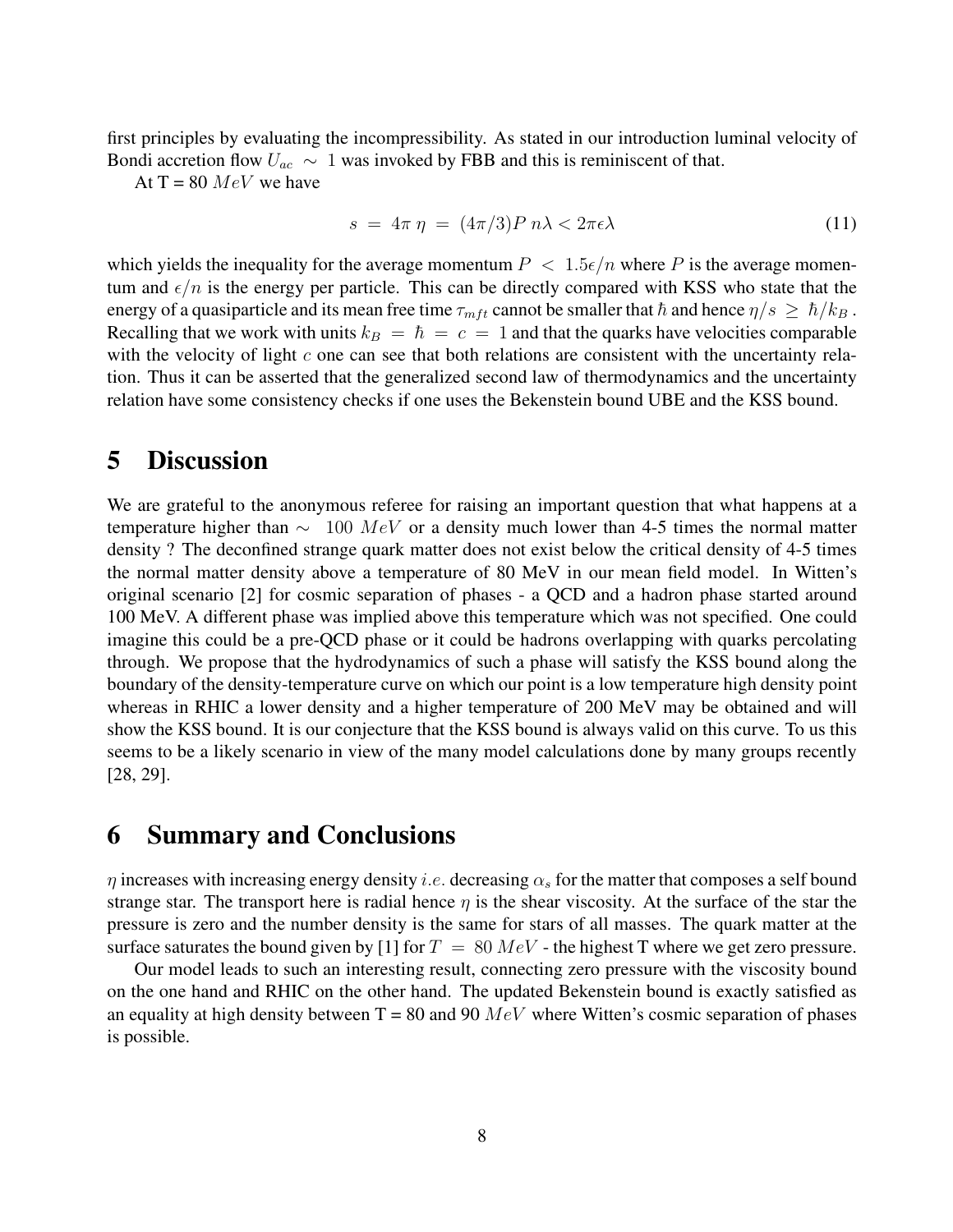### **Acknowledgments**

The authors TG, MB, MD and JD are grateful to IUCAA, Pune, and HRI, Allahabad, India, for short visits. We are grateful to Rajesh Gopakumar for drawing our attention to the paper by Kovtun, Son and Starinets.

# **References**

- [1] P. K. Kovtun, D. T. Son and A. O. Starinets, Phys. Rev. Lett., 94 (2005) 111601.
- [2] E. Witten, Phys. Rev. D, 30 (1984) 272.
- [3] M. Bagchi, S. Ray, M. Dey, J. Dey, Astron & Astrophys., 450 (2006) 431.
- [4] M. Bagchi, M. Sinha, M. Dey, J. Dey, S. Bhowmick, Astron. & Astrophys. Lett., 440 (2005) 33.
- [5] P. Arnold, G. D. Moore, L. G. Yaffe, JHEP 0011 (2000) 001, 0011 (2000) 001, 0305 (2003) 051.
- [6] P. Arnold, C. Dogan, G. D. Moore, Phys. Rev. D, 74 (2006) 085021.
- [7] J-P. Blaizot, arXiv: hep-ph/0703150v1 "Theoretical overview : towards understanding the quarkgluon plasma."
- [8] I. Fouxon, G. Betschart, J. D. Bekenstein, Phys Rev D, 77 (2008) 024016.
- [9] M. Dey, I. Bombaci, J. Dey, S.Ray, B.C. Samanta, Phys. Lett. B, 438 (1998) 123.
- [10] M. Bagchi, S. Daw, M. Dey, J. Dey, Nucl. Phys. A, 740 (2004) 109.
- [11] M. Bagchi, S. Daw, M. Dey, J. Dey, Europhys. Lett., 75 (2006) 548.
- [12] G. Alexanian, V. P. Nair, *Phys. Lett. B*, 352 (1995) 435.
- [13] X. Li, I. Bombaci, M. Dey, J. Dey, E. P. J. van den Heuvel, Phys. Rev. Lett., 83 (1999) 3776.
- [14] X. Li, S. Ray, J. Dey, M. Dey, I. Bombaci , Astrophys. J., 527 (1999) L51.
- [15] B. Mukhopadhyay, S. Ray, J. Dey, M. Dey, Astrophys. J., 584 (2003) L83-L86.
- [16] R. D. Ray Mandal, M. Sinha, M. Bagchi, S. Konar, M. Dey, J. Dey, Mon. Not. Roy. Astron. Soc. 365 (2006) 1383.
- [17] M. Sinha, J. Dey, M. Dey, S. Ray, S. Bhowmick, Mod. Phys. Lett. A, 18 (2003) 661 ; S. Ray, J. Dey, M. Dey, and S. Bhowmick, Mon. Not. Roy. Astron. Soc., 353 (2004) 825; M. Bagchi, S. Ray, J. Dey, M. Dey Mon. Not. Roy. Astron. Soc., 368 (2006) 971.
- [18] M. Sinha, M. Dey, S. Ray, J. Dey, Mon. Not. Roy. Astron. Soc. 337 (2002) 1368; M. Sinha, Ph. D thesis, 2005 Jadavpur University, Kolkata, India.
- [19] Roy A. Lacey, "Recent results of source function imaging from AGS through CERN SPS to RHIC", arXiv: nucl-ex/0701026
- [20] H. Heiselberg, C. J. Pethick, Phys Rev D, 48 (1993) 2916.
- [21] S. Ray, Ph. D thesis, 2001 Jadavpur University, Kolkata, India.